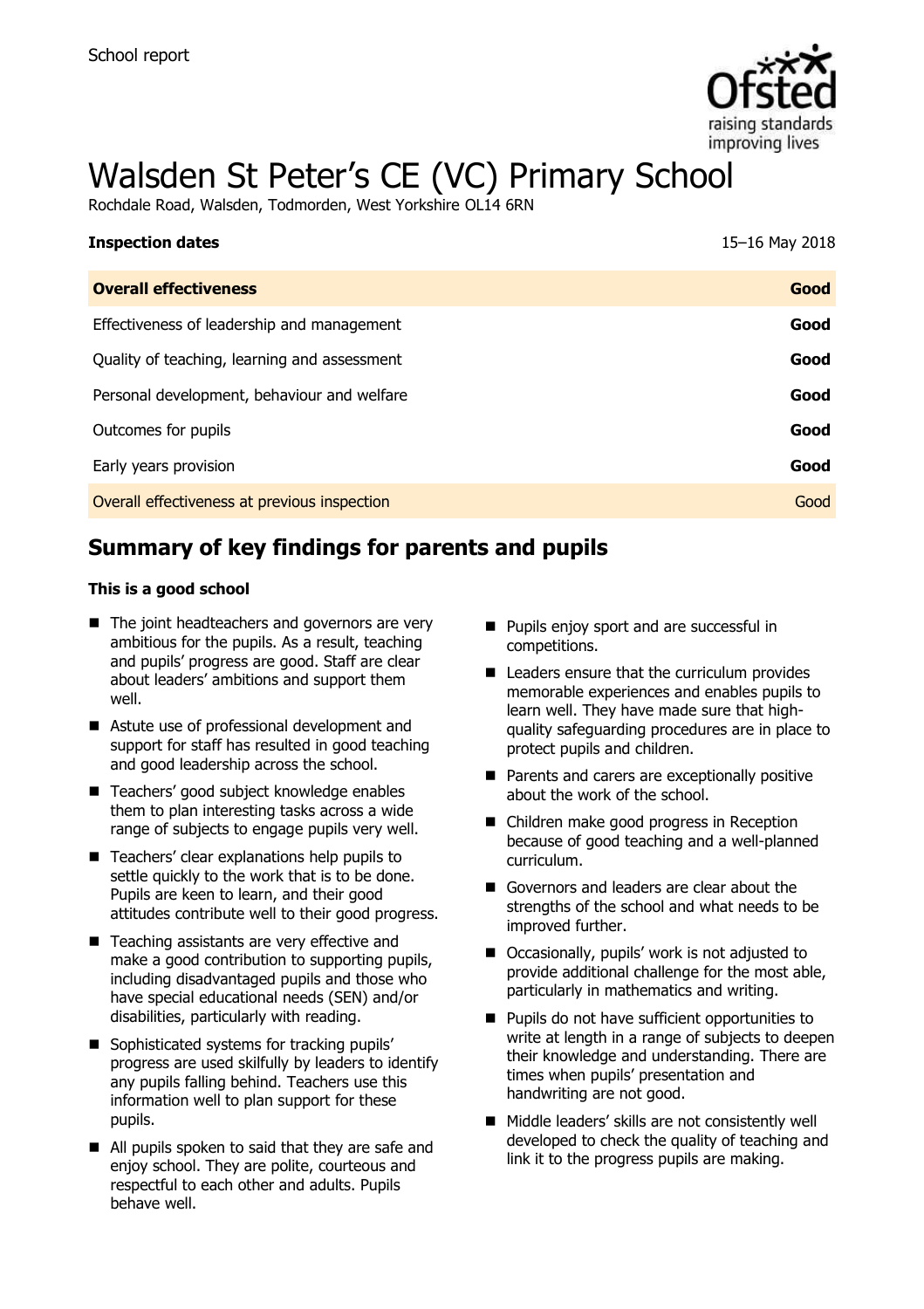

# **Full report**

### **What does the school need to do to improve further?**

- Improve the quality of teaching to increase pupils' progress further by:
	- skilfully adjusting work set in mathematics and writing so it is consistently challenging, especially for the most able pupils
	- increasing opportunities for pupils to write extensively across a wide range of subjects to deepen their learning
	- ensuring that the quality of pupils' presentation and handwriting is consistently good.
- **Ensure that middle leaders are skilled in checking the quality of teaching and pupils'** progress to contribute strongly to the school improvement work of the joint headteachers.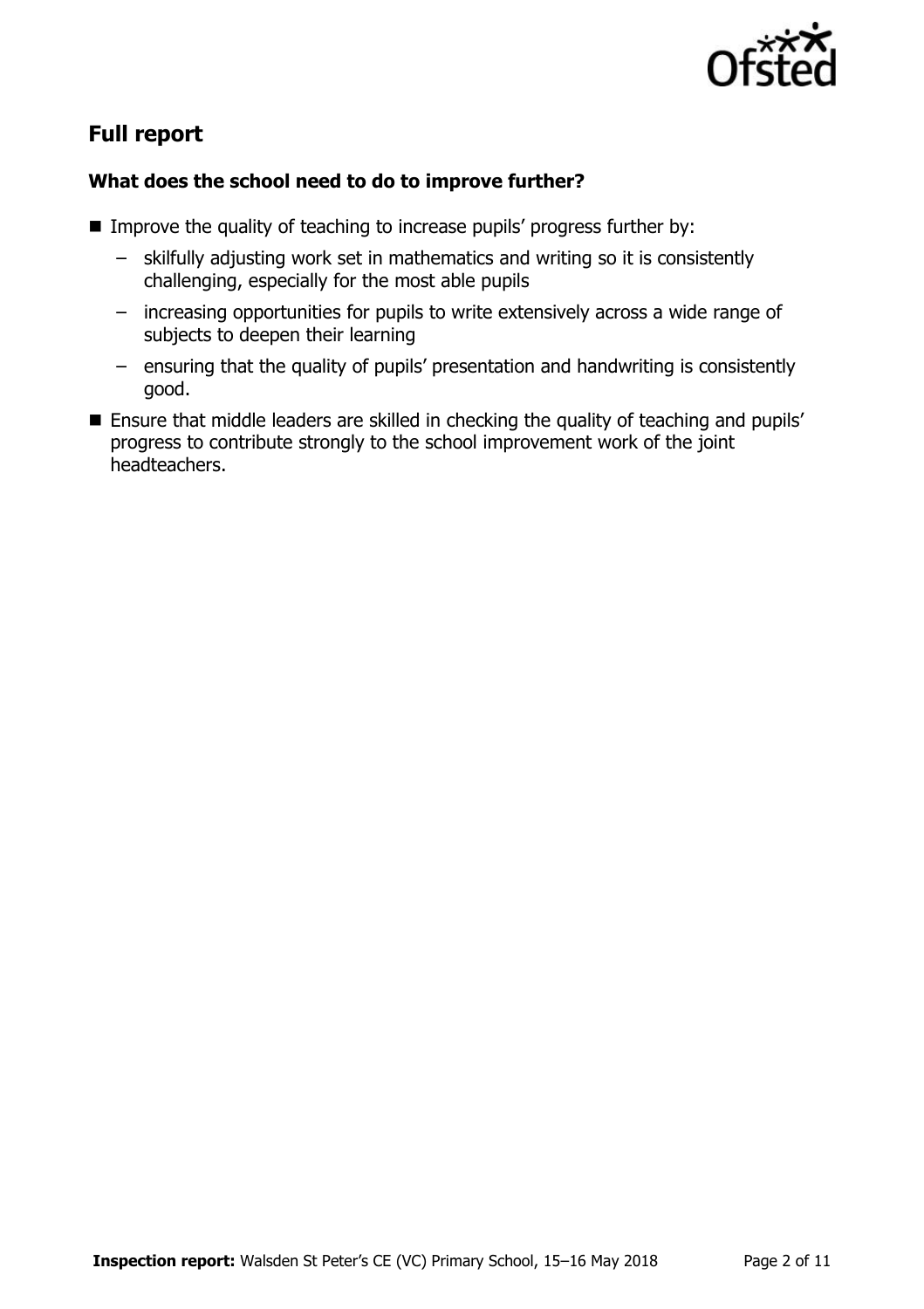

# **Inspection judgements**

#### **Effectiveness of leadership and management Good**

- The joint headteachers and the governors have developed a strong sense of purpose among all of the staff. They have been very successful in making sure that the quality of teaching is good and pupils make good progress.
- The headteachers work exceptionally well together and lead the school very effectively. Staff morale is high and staff support the recent changes made by the new leaders. Parents hold the headteachers and the work of the school in high regard.
- The headteachers have an accurate view of the strengths of the school and what needs to be improved. They have introduced very effective systems for tracking pupils' progress and have coached staff and other leaders to develop good teaching and leadership.
- Leaders and teachers identify the support pupils need should they be falling behind or not making good progress. They check the support regularly and adjust it, if necessary, to maximise its effect. This is a highly effective system for improving pupils' progress.
- Disadvantaged pupils and those pupils who have SEN and/or disabilities benefit very well from the skilled support provided by the school. The pupil premium funding and funding to support pupils who have SEN and/or disabilities are used effectively.
- Middle leaders are clear about the school's priorities. They are keen to develop their skills and are very positive about the coaching and professional development they are receiving. Currently, they analyse pupils' work to assess progress but have few opportunities to check teaching skills and contribute fully to the development of teaching and pupils' progress across the school.
- There is a wide range of subjects studied by pupils, and the curriculum interests them. Pupils were keen to tell inspectors about the 'Ancient Greeks day' they had in school and told inspectors that they enjoy learning. Leaders have introduced new and more challenging schemes of work for writing, reading and mathematics that are being used well by teachers.
- **Pupils'** personal development, behaviour and welfare are developed well by the experiences they receive throughout school, including residential activities. Visitors from different faiths and activities, along with school performances and plays, provide a wealth of opportunities for pupils to develop their good spiritual, moral, social and cultural understanding.
- The primary school physical education and sports funding is used very effectively. There are high levels of participation in sport and a wide range of sporting activities. For example, pupils take part in hockey, multi-sport, netball, cricket, football and cross country running and are successful in competitions. Pupils are excited by the sporting opportunities they engage in.
- The local authority and the diocese work together and keep a close eye on the performance of the school. The local authority has provided professional development to support improvements in the teaching of writing and mathematics. Its work has assisted the school in maintaining its good overall effectiveness.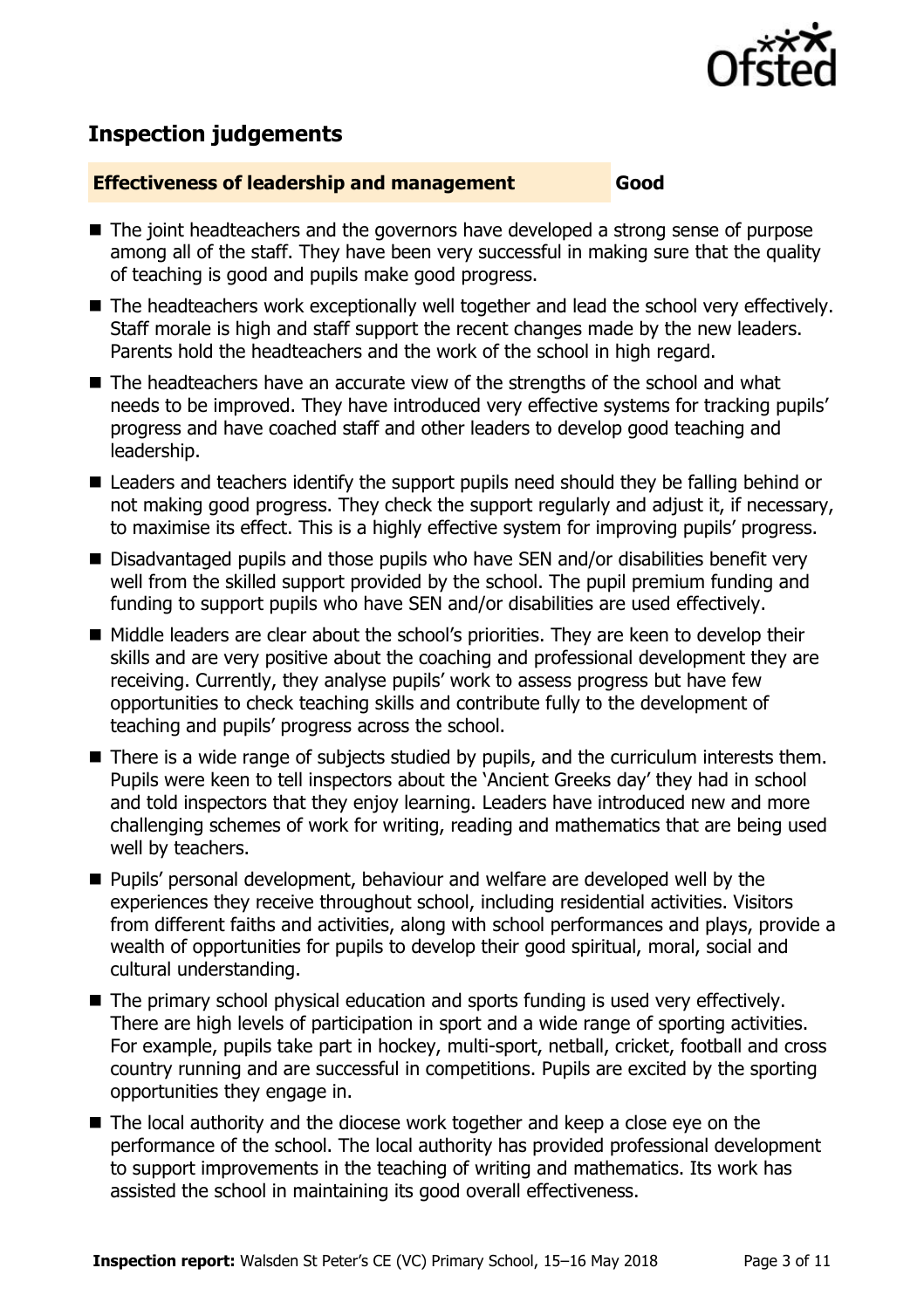

#### **Governance of the school**

- The governing body is ambitious for the pupils and makes a good contribution to the leadership of the school. Governors are well informed about the school and have a very clear understanding about its performance in comparison to other schools nationally. Governors participate in local authority training and have completed a skills audit to support induction for new governors and upgrade skills for more established members of the governing body. They have used the expertise of the joint headteachers to organise training for governors from other schools in the locality.
- Governors contribute well to the development of the school improvement plan and check how actions are taking effect. They have a wide range of skills in education, business and human resources. They used a very thorough system for appointing the joint headteachers and involved the local authority and the diocese in the process.
- Governors hold leaders to account for their work and check the progress of all groups of pupils thoroughly. They are well aware of how the pupil premium funding is spent and how the support for the disadvantaged pupils is helping them. Governors check the school's finances. They know that funding for pupils who have SEN and/or disabilities is well spent and the physical education and sport funding is creating a love of sport among the pupils.
- Governors have supported the development of a new library and the purchasing of more challenging texts for reading. They are well organised and have developed a strategic calendar to match their business to the school's priorities and plans. Prior to business meetings they prepare a list of challenging questions for leaders to find out about the school in great depth.

### **Safeguarding**

- The arrangements for safeguarding are effective. Safeguarding records are of high quality. They exhibit clearly the school's commitment to keeping children safe. Strong links with parents and external agencies are evident. All the appropriate safeguarding and welfare requirements are also met in the early years provision.
- Leaders have a sharp focus on safeguarding children. Staff are well trained, knowledgeable and vigilant about safeguarding matters. Staff and pupils know what to do should they have any concern relating to safeguarding matters. There is a strong culture of safeguarding across the school. Governors make sure that all adults on the school site are checked to confirm that they are suitable to work with children. The school's central register of these checks meets government requirements.

#### **Quality of teaching, learning and assessment Good**

- Leaders' training and support for teachers have been very effective in ensuring that pupils make good progress because of good teaching.
- Teachers plan interesting topics that engage pupils very well. There are good opportunities for pupils to research topics and use their good reading skills regularly to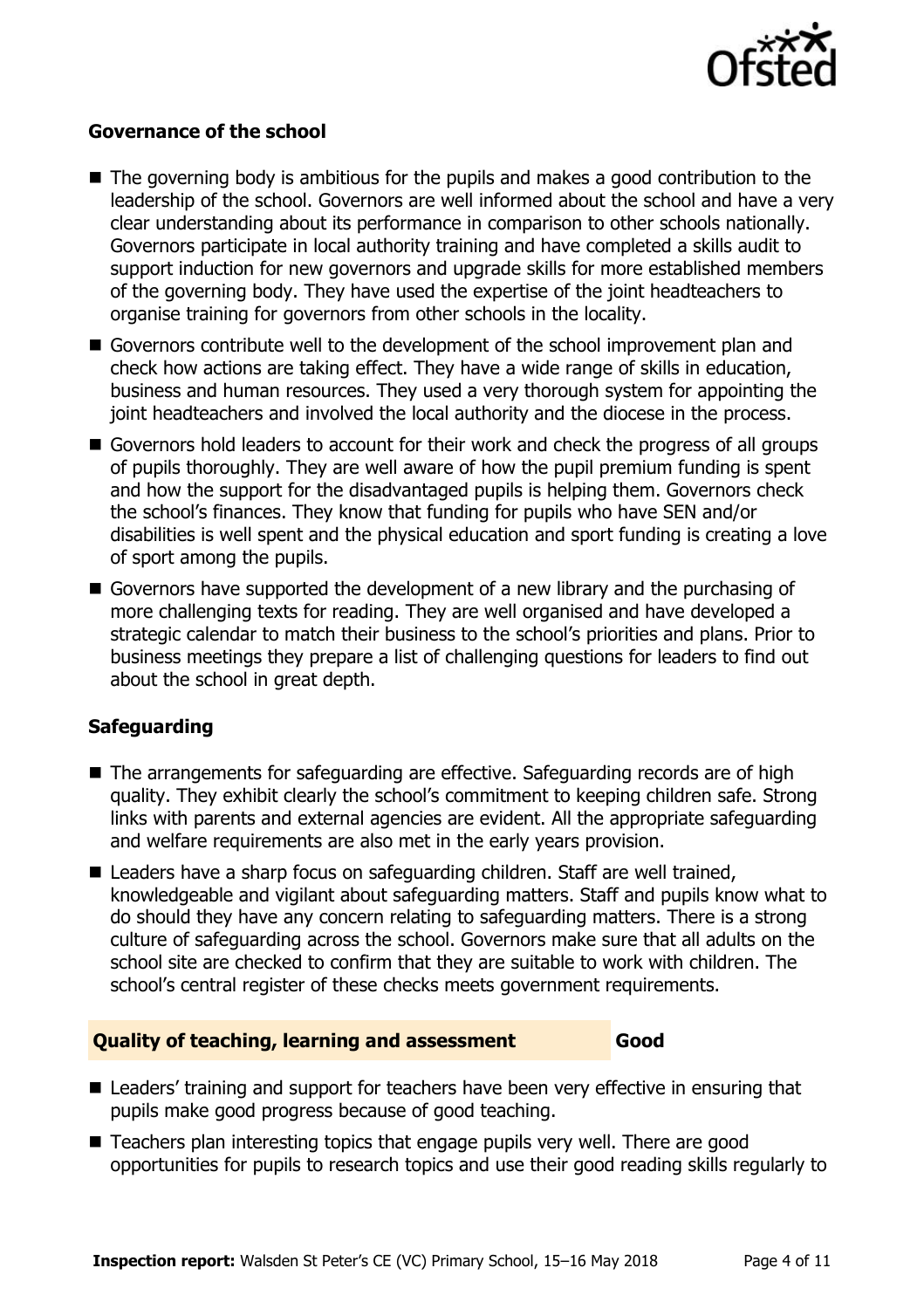

contribute to their learning. For example, pupils made good progress when using their research to write about animals including sloths and red pandas.

- Teachers use their good subject knowledge to give clear explanations that help pupils settle quickly to their work and make good progress. Questioning is used consistently well to assess pupils' understanding of what is being learned and overcome misconceptions. Most pupils engage well and give extended responses to questions.
- Teachers check pupils' work regularly to make sure that it is of a good standard. Inspectors noted skilful assessment of pupils' work in class and swift advice to help pupils improve their work quickly. However, there are times when teachers do not adjust work set for pupils well enough to make sure that they are challenged consistently to learn at a good pace and attain the highest standards.
- An analysis of pupils' work showed that teachers' expectations of what pupils are capable of doing have increased over time. The new schemes of work for mathematics and writing are used well, and pupils are making good progress.
- The analysis showed good examples of pupils using mathematical reasoning and problem-solving skills. In writing, pupils are using their good English grammar, punctuation and spelling to write skilfully. Even though pupils are making good progress in mathematics and writing, at times work can be too easy for some, and this is not spotted quickly enough and so the pace of learning for these pupils slows, especially for the most able pupils. The quality of pupils' presentation and handwriting varies. At times, it is less than good, but this is not addressed swiftly by teachers.
- **Pupils' work in a wide range of subjects shows good progress being made and good** opportunities for pupils to use their mathematical skills in subjects such as science. There are good examples of pupils writing at length, but this is not consistently strong in subjects other than English. As a result, there are times when pupils are not deepening their knowledge or reporting on their work fully. For example, pupils' scientific experiments are not reported fully and conclusions are not precise.
- The teaching of reading is good. Teachers and teaching assistants provide very effective reading support for pupils, especially during intervention sessions for the least able readers. These pupils make swift progress in reading, and behaviour is excellent during these sessions.
- Teaching assistants are very skilled and their work is planned well by teachers. They provide good support for pupils including disadvantaged pupils and those who have SEN and/or disabilities. Consequently, these pupils work well and make good progress.
- **Positive relationships and mutual respect exist between pupils and adults. Lessons flow** very smoothly.

#### **Personal development, behaviour and welfare Good**

#### **Personal development and welfare**

The school's work to promote pupils' personal development and welfare is good.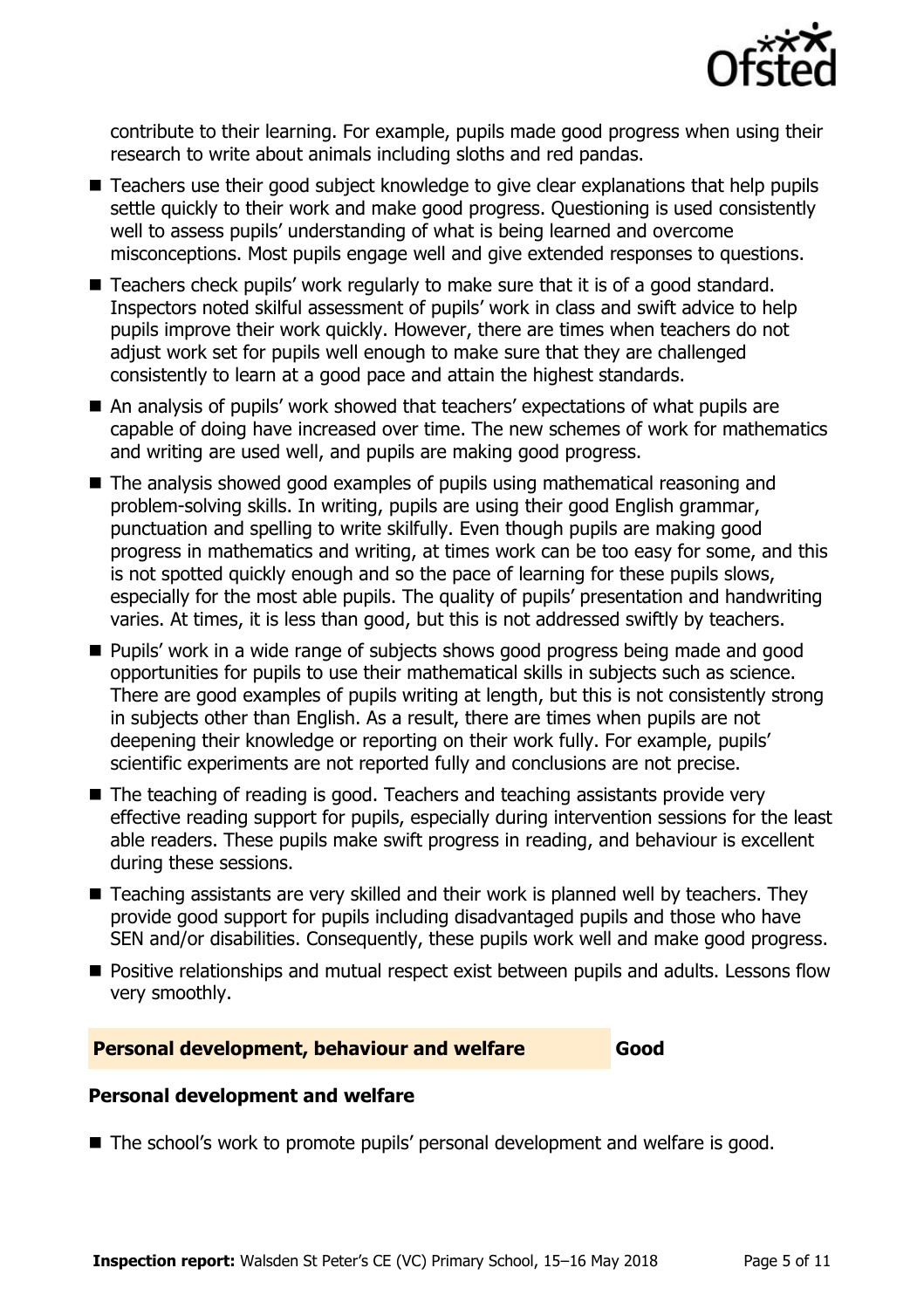

- **Pupils are polite and listen to each other's points of view. They treat each other and** adults with a great deal of respect. Pupils enjoy working together in class and sharing their learning.
- **Pupils are kind to each other. Year 6 pupils are proud to be buddies for children in** Reception and look after them well at breaktime and lunchtime.
- All pupils who spoke to the inspector said that they enjoy school and feel safe. They understand how to use the internet safely and know they should be careful about sharing any personal details with others. Leaders have made sure that parents are kept informed about how to keep their children safe when using the internet at home.
- **Pupils have good opportunities to take part in activities that keep them fit and healthy.** At breaktime and lunchtime, pupils keep fit by playing team games and using a wide range of sports equipment.
- **Pupils and children in early years get along well together, and no one is left out at play.** They are well supervised, confident with adults and welcoming to visitors.
- **Pupils have a very good understanding of British values and matters relating to** equality. Assemblies and visitors make a good contribution to pupils' good spiritual, moral, social and cultural understanding.
- **Pupils have formal elections for their school council. They make a written application** and are interviewed by staff to become school ambassadors. There are good opportunities for pupils to take on leadership roles such as sports leadership.
- **Pupils take pride in their appearance and are smart in their school uniform. However,** there are times when pupils' pride in their work can vary and the quality of handwriting and presentation varies.
- **Pupils said that bullying does not happen. They said that there are times when pupils** 'fall out', but adults quickly resolve any issues. Pupils are confident that adults will listen to them and respond appropriately should they have any problems.
- There are highly effective systems in place to keep children safe when in school.
- **Parents and staff are very confident that pupils are safe and well cared for in school.**

### **Behaviour**

- The behaviour of pupils is good.
- **Pupils and children enjoy learning and conduct themselves well throughout the day.**
- **Pupils and children in early years manage their behaviour well inside and outside the** classroom. Pupils enjoy the rewards they receive for good behaviour and good work, for example 'star of the week'.
- Parents support the school by making sure that their children are punctual and attend well. Attendance is broadly average, and the proportion of pupils regularly absent from school is below average. Parents said that their children 'love coming to school'.
- **Pupils are keen to learn and make a good contribution to their learning. They have** good attitudes and respond well to their teachers and other adults. Pupils concentrate well on their work. Occasionally, some pupils are not as keen as others to contribute to questioning and lose focus, although they do not disrupt others.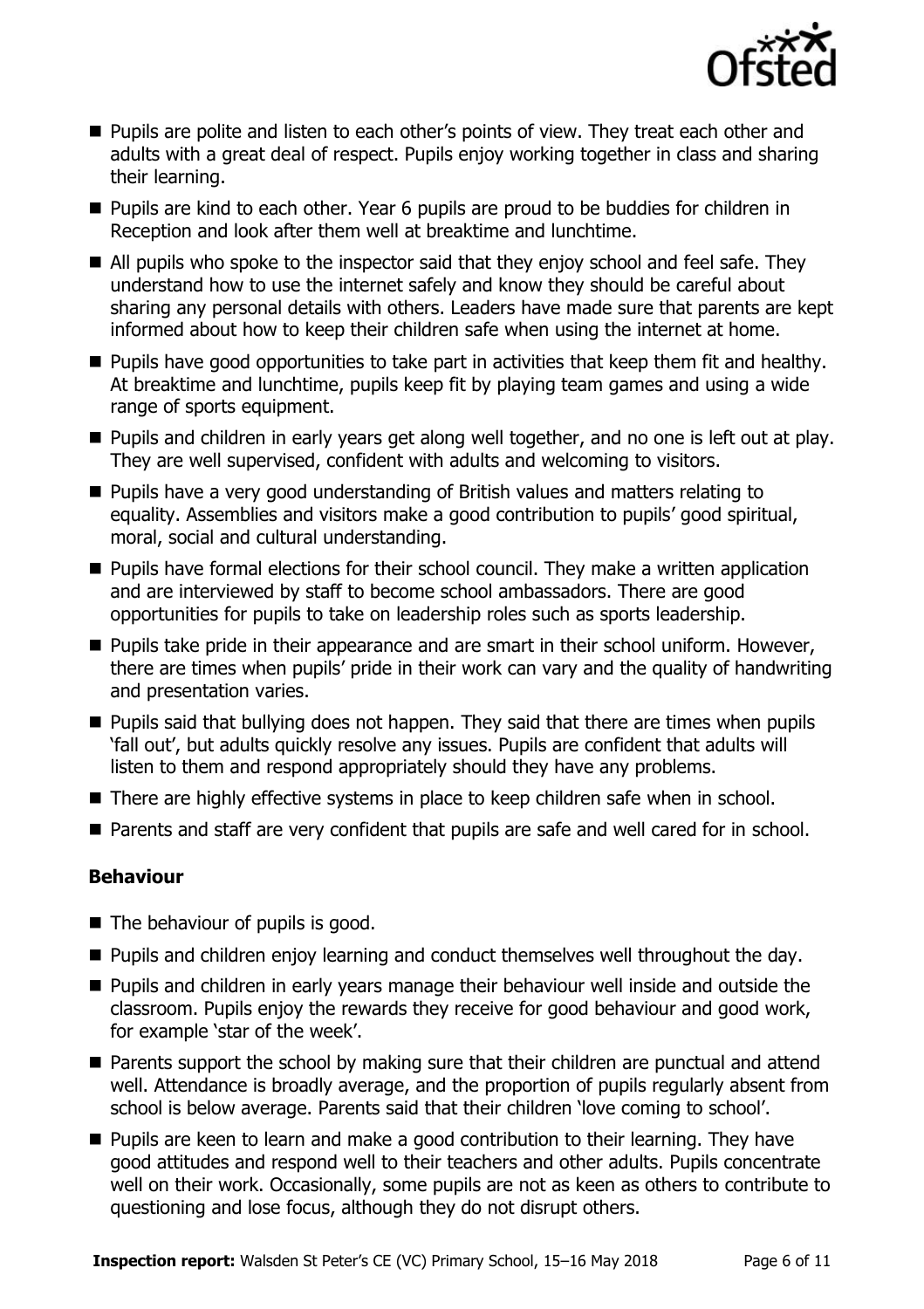

- The school is a calm and purposeful place. It is free from litter because pupils take care of their school environment.
- All staff and parents believe that behaviour is good in school.

#### **Outcomes for pupils Good**

- Leaders have provided very effective training to make sure that the quality of teaching is good. As a result, pupils' progress is now good across the school in a wide range of subjects, including reading, writing and mathematics.
- Published information shows a dip in progress for those pupils leaving Year 6 in 2016 because they were not fully prepared for the more challenging writing and mathematics assessments at the end of key stage 2. Leaders took very effective action, and progress improved to average in 2017. In 2017, at the end of key stage 2, the proportion of pupils attaining the expected standard in combined reading, writing and mathematics was above average and broadly average at the higher standard.
- By the end of key stage 1 and early years, pupils and children have made good overall progress from their starting points. Leaders are aware that middle-ability pupils have not attained well in writing by the end of key stage 1. Current pupils' work shows that the quality of writing is improving for middle-ability pupils and progress is now good for this group overall.
- New leaders have continued to improve rates of pupils' progress, especially in key stage 2, by focusing on improving the quality of teaching. Inspectors analysed current pupils' work across all year groups and found good progress being made in reading, writing and mathematics and a range of other subjects.
- $\blacksquare$  The most able pupils are challenged effectively by the work set for them, and a good proportion attains high standards and greater depth in their work. However, some are not challenged well enough, particularly in writing and mathematics, to ensure that their work is of a high standard.
- Current pupils' work shows that disadvantaged pupils, and those pupils who have SEN and/or disabilities, are making good progress in reading, writing and mathematics across the school. These groups of pupils benefit very well from bespoke support from teachers and their assistants.
- Over time, attainment in science has been above average. An analysis of pupils' work in science, history and geography showed good gains in knowledge, skills and understanding.
- **Pupils' progress and attainment in reading are good across the school. Reading is** promoted very effectively and pupils are keen to read. Pupils are excited by the new library that has recently been built. Leaders have introduced more demanding reading books across the school to make sure that pupils are challenged well and make good progress. Pupils are fluent, confident readers with a good understanding of what they are reading. Parents contribute well by listening to their children read at home. The proportion of pupils attaining the expected standard in the most recent screening test for reading at the end of Year 1 was above the national average.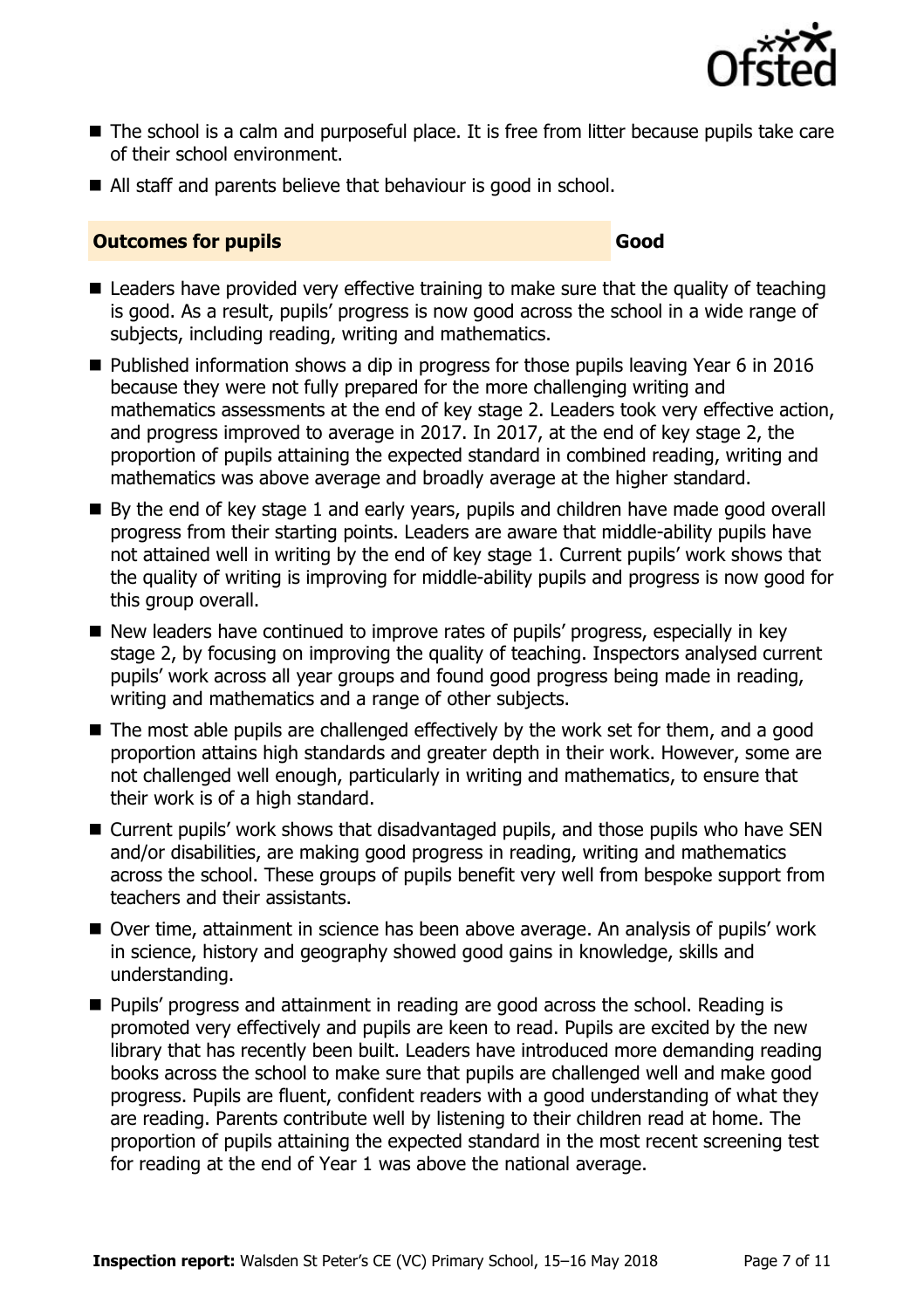

### **Early years provision Good**

- Children settle quickly into Reception because of the smooth transition from pre-school settings and home visits undertaken by Reception staff. Parents are very appreciative of the time staff give to helping their children settle into a welcoming and calm environment.
- Most children enter the provision with skills that are broadly typical for their age and some above typical. Children make good progress in Reception.
- Over time, the proportion of children attaining a good level of development has been above average, and a good proportion exceeds the early learning goals. Children make good progress because of good teaching and effective deployment of adults to support children's learning.
- **Effective leadership builds on the strong links between home, school and nursery** providers to focus quickly on children's needs and abilities.
- Adults have high expectations and children respond very well because activities are planned to meet their interests. Assessment is used effectively to plan future learning.
- Children are keen to do well. Praise is used very effectively to motivate children. There is challenging work to help children make strong progress. Occasionally, children are not challenged well enough to write extensively and apply mathematical skills in a wide range of contexts.
- The curriculum is planned well to support children's good learning, personal development, behaviour and welfare. Children are aware of the high expectations of adults. Consequently, they respond by following routines quickly, behaving and playing well together, and acting with consideration for others.
- Children listen well, learn to respect others and share with others. For example, they work together to create monster trucks, make pies together in the mud kitchen and enjoy learning together. Children organise their time well and tidy up when asked to do so. Provision for indoor learning is good. The outdoor area is restricted because of extended building work, but this is temporary.
- Parents are kept well informed about their children's learning and progress. They are encouraged to support children's reading at home. Along with good teaching, this helps children gain good early reading skills quickly. Parents have good opportunities to 'play and stay' in the provision with their children. This informs them well about what their children are learning and helps parents make a positive contribution to learning at home.
- All the appropriate welfare and safeguarding requirements are met.
- By the end of Reception, children are well prepared for learning in Year 1.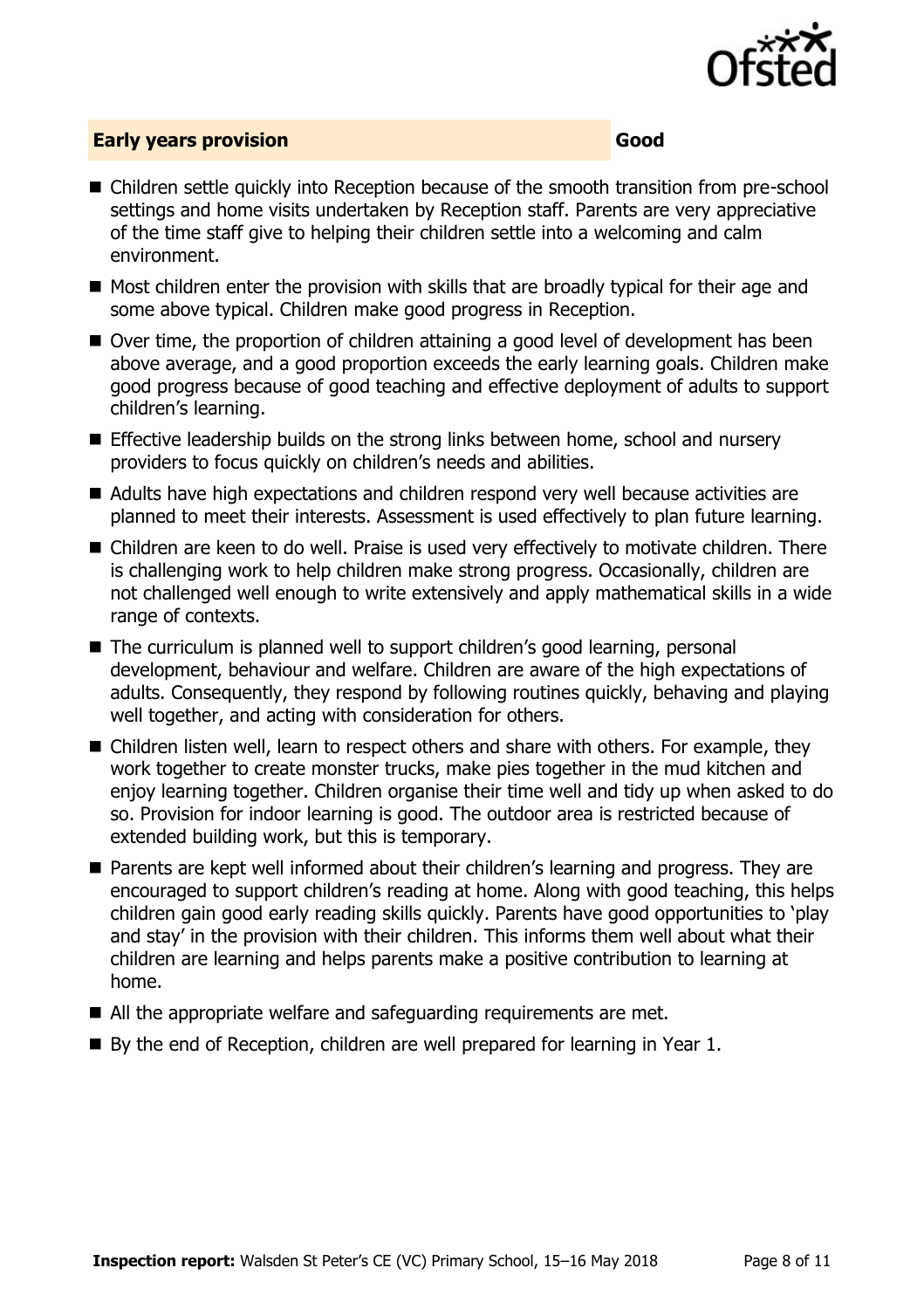

# **School details**

| Unique reference number | 135862     |
|-------------------------|------------|
| Local authority         | Calderdale |
| Inspection number       | 10042230   |

This inspection of the school was carried out under section 5 of the Education Act 2005.

| Type of school                      | Primary                          |
|-------------------------------------|----------------------------------|
| School category                     | Voluntary controlled             |
| Age range of pupils                 | 4 to 11                          |
| <b>Gender of pupils</b>             | Mixed                            |
| Number of pupils on the school roll | 173                              |
| Appropriate authority               | The governing body               |
| Chair                               | <b>Elizabeth Suthers</b>         |
| <b>Headteachers</b>                 | Emma Crowther and Esther Logue   |
| Telephone number                    | 01706 812947                     |
| Website                             | www.walsden.calderdale.sch.uk    |
| <b>Email address</b>                | office@walsden.calderdale.sch.uk |
| Date of previous inspection         | 11 February 2014                 |

### **Information about this school**

- The school is much smaller than the average-sized primary school.
- The proportion of disadvantaged pupils supported through the pupil premium is below average. One in seven pupils is disadvantaged. Half the disadvantaged pupils have support for their SEN.
- One in eight pupils has support for SEN and/or disabilities; this is average.
- The school meets the government's current floor standards, which are the minimum expectations for attainment and progress in reading, writing and mathematics by the end of Year 6.
- There has been significant change to the leadership of the school. Two new joint headteachers were appointed from 1 September 2017. One works for two days and the other for three and a half days allowing a half day overlap for transfer of information.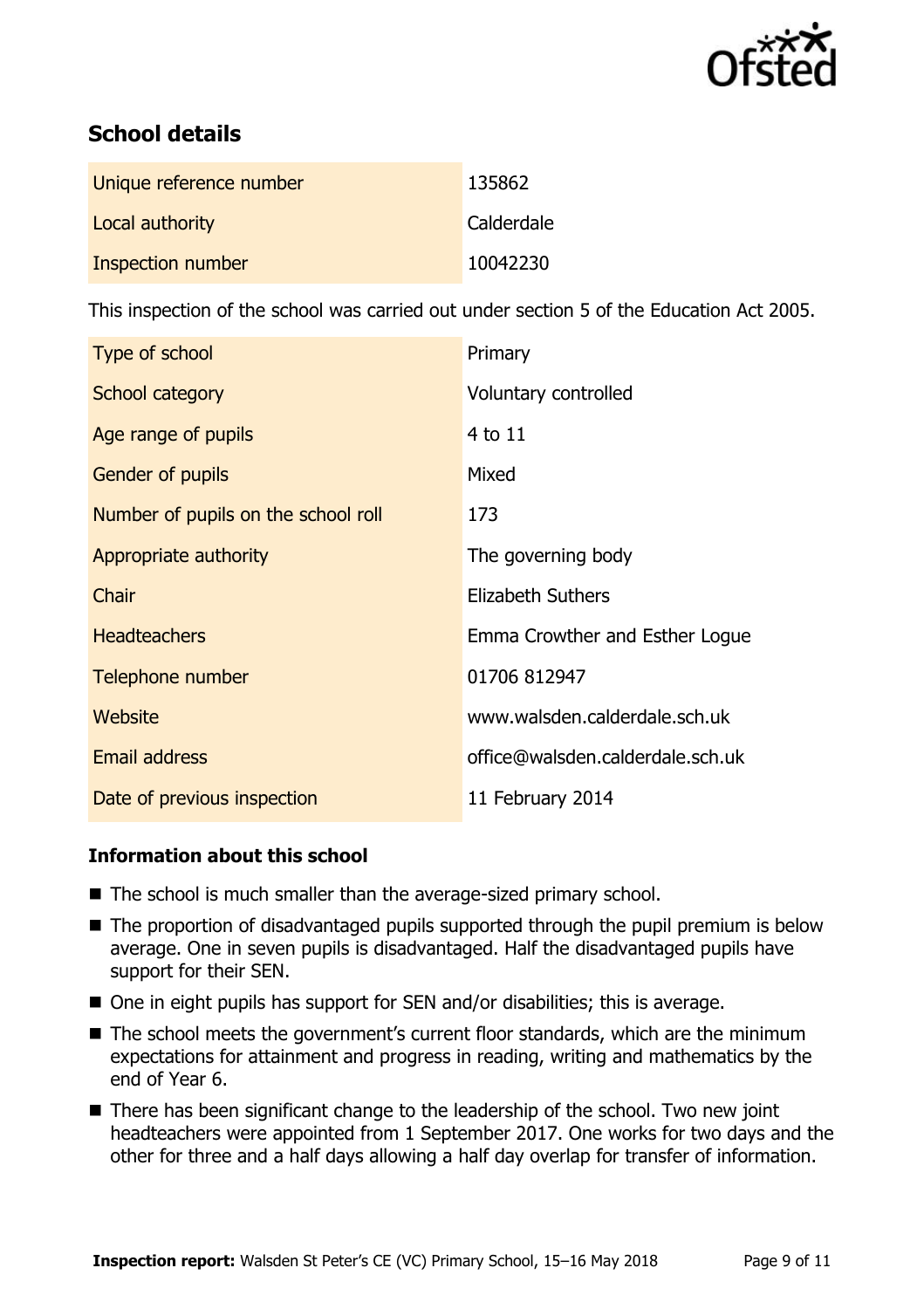

# **Information about this inspection**

- Inspectors observed a range of teaching and learning throughout the school. Several lessons were jointly observed by inspectors accompanied by the joint headteachers.
- During the two days of the inspection, inspectors spoke with many pupils, both individually and in groups, about learning and safety. Inspectors also spoke with several parents.
- Inspectors reviewed pupils' work in lessons and analysed samples of work in pupils' books.
- Inspectors listened to pupils reading.
- An inspector held a meeting with the chair of the governing body, the vice-chair of the governing body and five other governors.
- An inspector held a meeting with a representative of the local authority and had a telephone conversation with a representative of the diocese.
- **Inspectors also held meetings with senior leaders and other staff.**
- Inspectors looked at the school's review of its own performance, its development and improvement plans, a number of school policies and the minutes of meetings of the governing body. They considered a range of documentation in relation to child protection, safeguarding, behaviour and attendance.
- Inspectors analysed the 32 responses to Ofsted's online questionnaire for parents, Parent View. They also considered the 21 responses to the Ofsted staff questionnaire.
- On both days of the inspection, Years 2 and 6 took some of the national standardised assessment tests.

#### **Inspection team**

**Jim McGrath, lead inspector Construction Construction Construction Construction** 

Mary Lanovy-Taylor Christian Control of Christian Control Of Sted Inspector